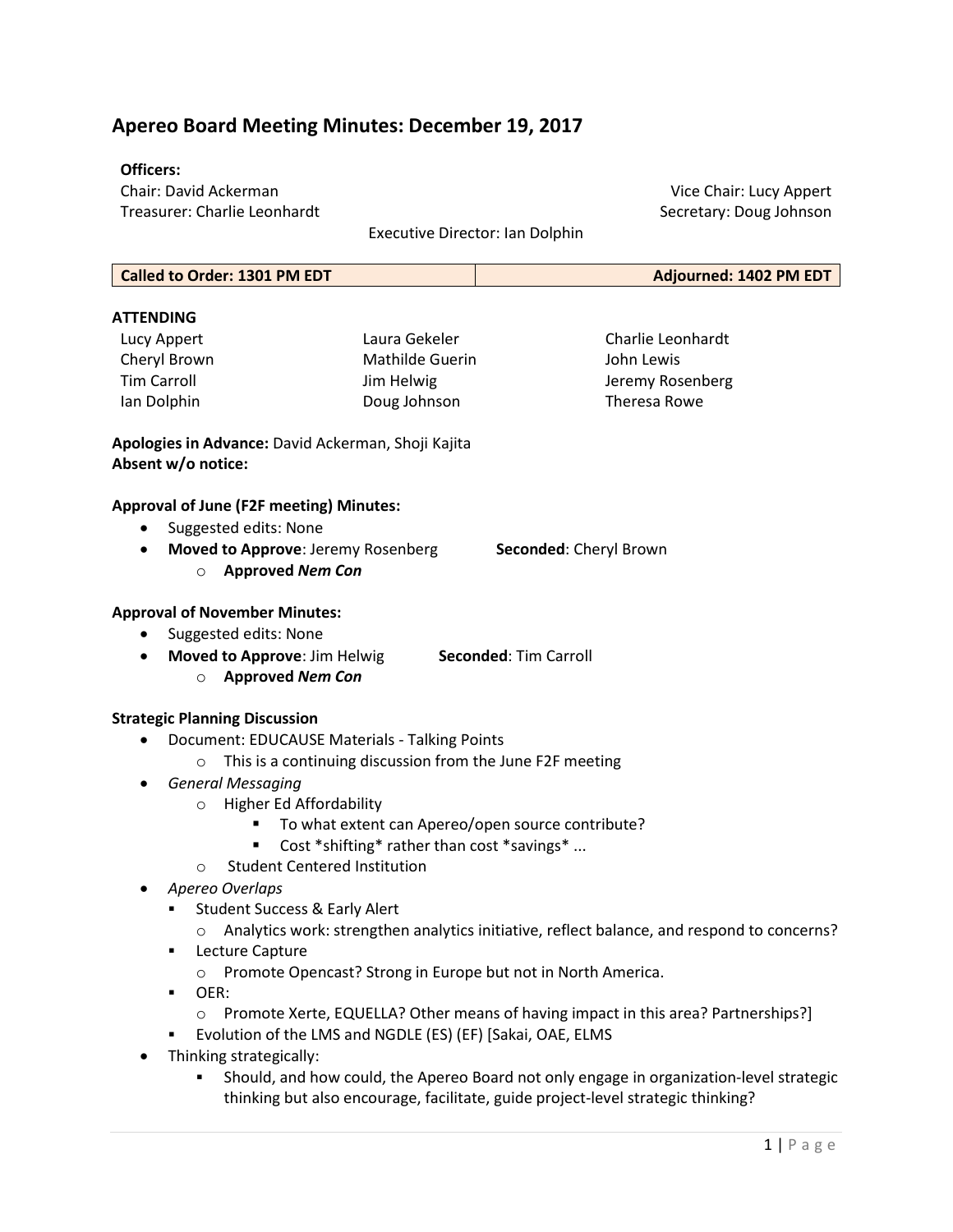- The Board has historically emphasized project self-governance. Is this a practice we want to tamper with? What are implications either way?
- The core mission of the Foundation is to assist and facilitate educational organizations which "collaborate to foster, develop, and sustain open technologies and innovation to support learning, teaching, and research."
- How then does the board facilitate this collaboration?
- Conversations around project communities and "How can the Board help you more?"
	- Obiter Dictum: Helping projects think more strategically can be seen in itself as a strategic activity of the Board.

# Call for Volunteers

- Drafting strategic plan and metrics: Lucy Appert, Cheryl Brown, Doug Johnson, Jim Helwig
- Foundation health metrics: Charlie Leonhardt
	- $\circ$  Interest in increasing community engagement activities, and measurements that include conference events, but also webinars, conference calls, small and large group discussions, and whatever else.

### Executive Session: 1:54PM - 2:01PM

- Moved: Theresa Rowe Second: Tim Carroll
	- o Approved Nem Con

# Adjournment: 1402 (EDST)

- " Moved to Adjourn: Theresa Rowe Seconded: Tim Carroll
	- Approved by consensus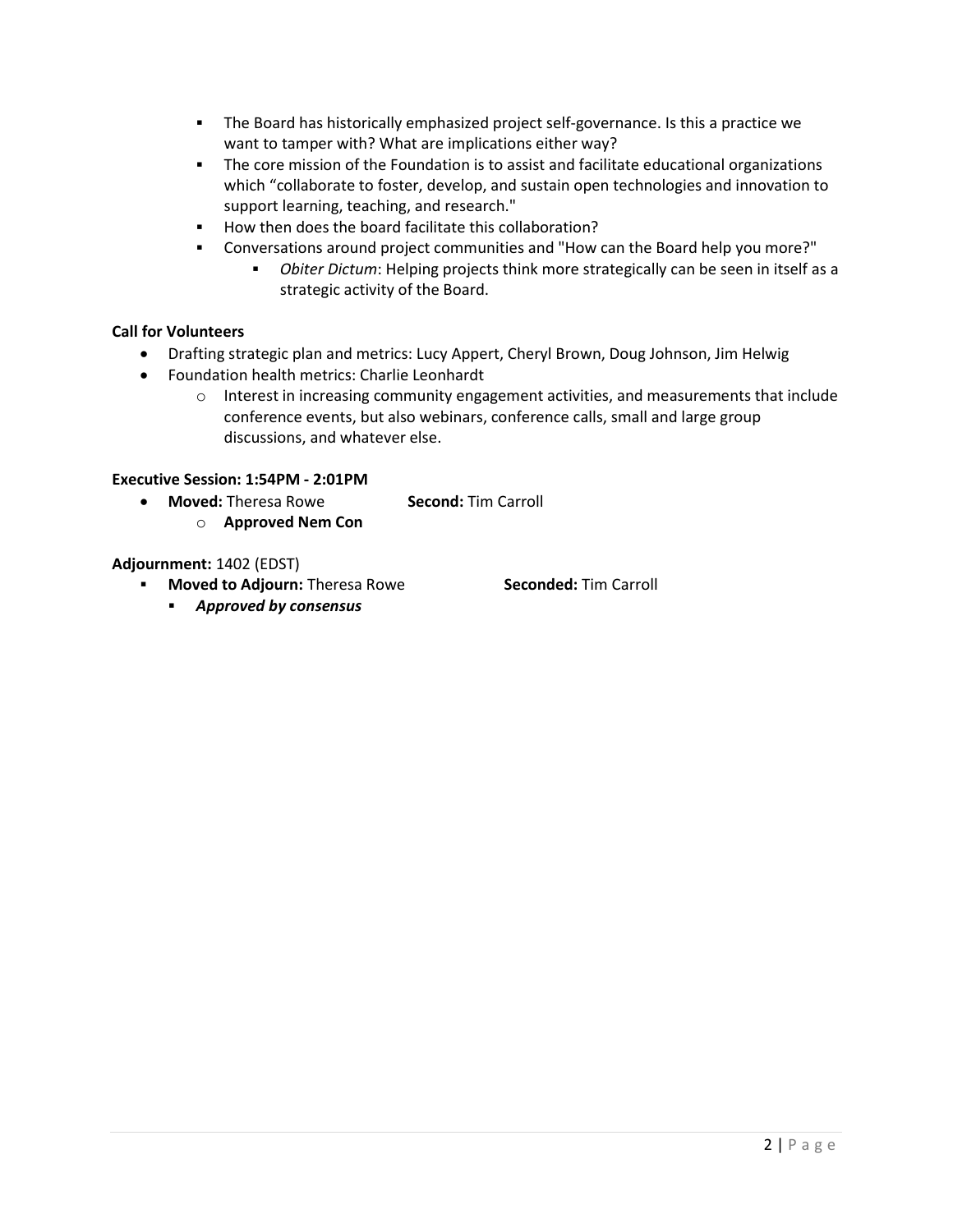# Executive Director's Written Report

Items presented to the Board but not discussed in the Board meeting

- N/A Strategic issues discussion
- Strategic Issues; Some Talking Points (ID 13 DEC 2017)
	- $\circ$  (Key: ECAR Faculty = EF, ECAR Student = ES, IT Issues IT)
	- $\circ$  These notes are provided as a set of talking points to stimulate conversation around strategic priorities for the Foundation for 2018. In particular, they attempt to draw out themes and touchpoints from recent EDUCAUSE surveys of students, faculty and IT leaders which can help orient the foundation in the coming period.
- Areas of Focus Suggested by EDUCAUSE Survey Results
	- o A) General Messaging:
		- **Higher Ed Affordability** (IT) [Increase general open source messaging for education. What are the main financial pain points for IT in education? Do those pain points suggest specific actions? How do affordability and control fit together? Does the use of open source software reduce spend, or imply spend on different cost centres? Target C suite and future leaders via EDUCAUSE, and specific EDUCAUSE programs? Other agencies outside North America - EUNIS and AXIES? How to resource increased messaging? More effective partnership with OSI in education? ]
		- "Student Centred Institution" (IT) [Explore meaning. Network examples of good practice within community - broadly interpreted. What are good examples?]
	- $\circ$  B) Some of the points in the three surveys focus on areas covered by particular Apereo software communities. Does this suggest that we should be emphasizing the work of those software communities in the coming period? Or encouraging their own selfpromotion… ? Or both…? Particular issues stand out from the ECAR and IT Surveys which could be emphasized:
		- Student Success (IT) (ES) & Early Alert (ES) [Analytics work. Strengthen analytics initiative. Reflect balance, and respond to concerns.]
		- Lecture Capture (ES) [Promote Opencast esp in North America?]
		- Open Educational Resources (ES) [Promote Xerte, EQUELLA? Other means of having impact in this area? Partnerships?]
		- Evolution of the LMS and NGDLE (ES) (EF) [Sakai, OAE, ELMS:LN + others. Continue to engage with EDUCAUSE conversation? Specific targets? Reflect multiple perspectives on the NGDLE within elements of broad consensus - not a "party line" - implications for existing Apereo adopted software - primarily Sakai. Navigating this without the appearance or reality of top-down, central direction.]
	- $\circ$  C) Additional areas not present in EDUCAUSE material, but of concern in Europe and elsewhere -
		- **Privacy and GDPR** not just a European issue. Implications. [Secure consent platform funding, preferably in partnership with Jisc; communications around learning analytics work]
	- o Others?
		- **Accessibility...**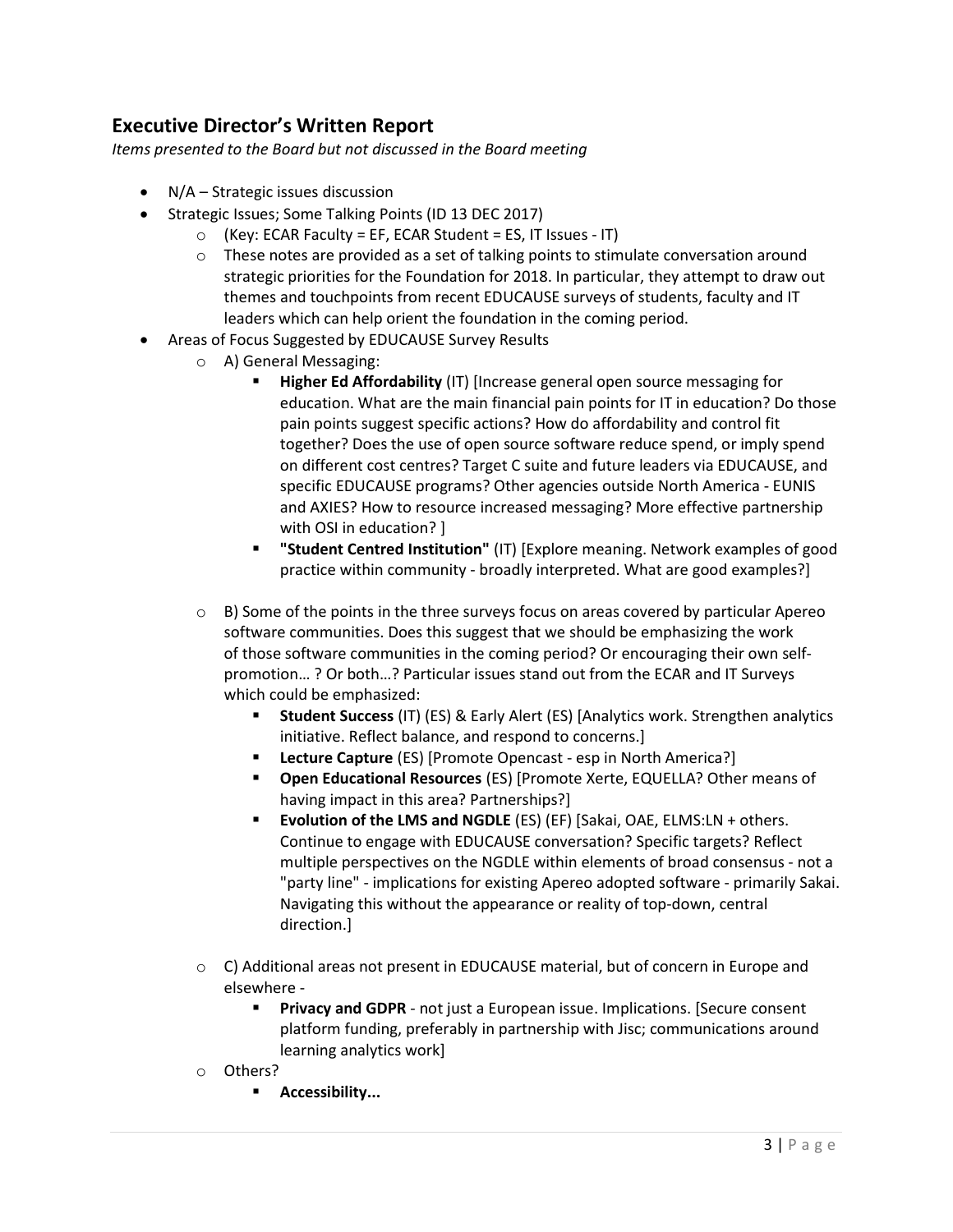# o D) Foundation General -

- **Focus on financial health** Transition to new accountants, providing management accountancy rather than bookkeeping. Reduce spend on travel, particularly in Q3, Q4. Metrics. Consider form of reporting to board
- **Membership** Continued transformation away from community source model (few members, large fees) to open source model (many members, smaller fees). Establish challenging targets for new members - type/size, geography/region, opportunities from new s/w communities. Focus on new members in Europe, South Africa. Exploratory actions in Australia (Q1)
- **Software Community Health** Establish health metrics, measures and reporting regime. Objective to be unobtrusive but effective. Timeframe - to be in place, after consultation, by Open Apereo 2018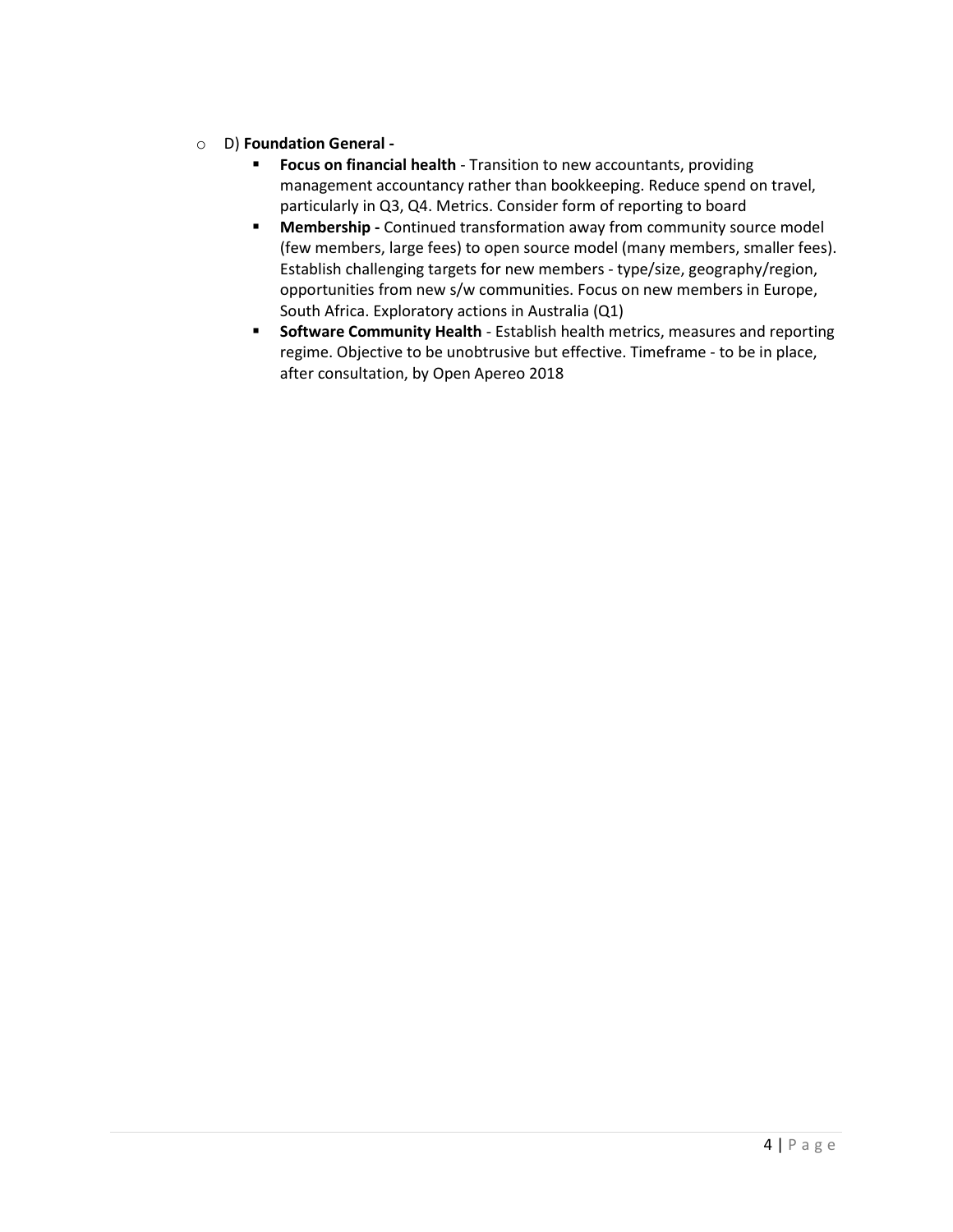# Information Items

# Upcoming Events

- w/o 29 Jan 2018 EDUCAUSE Learning Initiative Conference, New Orleans, USA
- 20th-24th January 2018 Sakai Camp, Orlando, Florida, USA
- 6th February Apereo/ESUP-Portail Event, l'Université Paris Descartes, Paris, France
- 14th-16th February Opencast Summit, University of Vienna, Austria
- 15-16th February Spanish Sakai Meeting, Lleida, Spain
- 28th February Ja-Sakai Conference, Nagoya University, Japan
- 7th-9th March LAK 2018 including LAK Hackathon, University of Sydney, Australia (approved by organizing committee 16 Oct 17)
- 27th-28th (also possibly developer event 26th) March Xerte Meeting, Venue TBC, possibly Nottingham, UK
- 8th-9th May Apereo Africa, North West University, Potchefstroom Campus, Republic of South Africa
- 3rd-7th June Open Apereo 2018, Montreal, Quebec, Canada
- 24th-26th July 2018 Annual Sakai LAMP Camp. Pedagogy and Technology Conference, USA
- Apereo Webinars: https://www.apereo.org/content/apereo-events
- More events will be listed at https://www.apereo.org/events